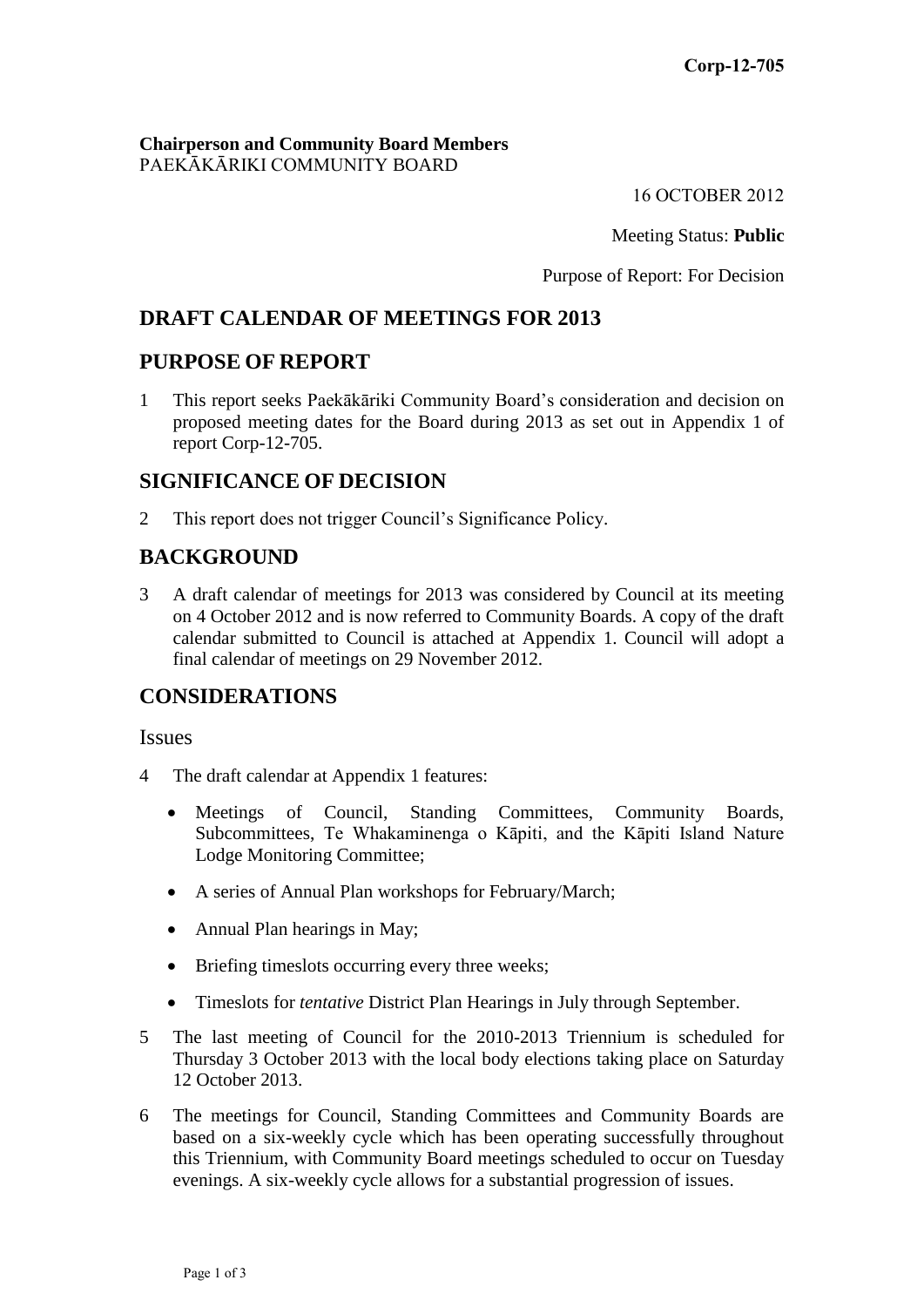- 7 Legislation requires that meeting agendas be received by meeting participants at least two clear working days ahead of the meeting date. This standard is exceeded in most cases in order to give Elected Members as much time as possible to consider reports and associated information.
- 8 Reports going forward to any decision-making body undergo an internal peer review process to ensure that the information, advice and options provided are of the highest quality. These processes, both statutory and oeprational add to the lead time required for the comprehensive consideration of issues.
- 9 From time to time meetings have to be cancelled or rescheduled for unavoidable reasons. In either event the matter is discussed initially between the senior manager appointed to the Board, and the Board Chair before Elected Members are informed and/or consulted. Meetings (including any changes) are publicly advertised and also flagged in the Elected Members' Bulletin.
- 10 Proposed dates for Board meetings in 2013 are:
	- 29 January
	- 12 March
	- 23 April
	- $\bullet$  4 June
	- $\bullet$  16 July
	- 27 August
	- 1 October
- 11 The Community Boards' Conference, which is held every two years, is scheduled for 9-11 May 2013, and the annual Local Government New Zealand Conference is scheduled for 21-23 July 2013.

#### Financial Considerations

12 There are no financial considerations.

#### Legal Considerations

13 There are no legal considerations.

#### Delegation

14 The Community Board may make a decision on this matter.

#### Consultation

15 It is common practice for Council to refer the draft calendar to Community Boards for their comment before adopting the final version later in the year.

#### Policy Implications

16 There are no policy considerations.